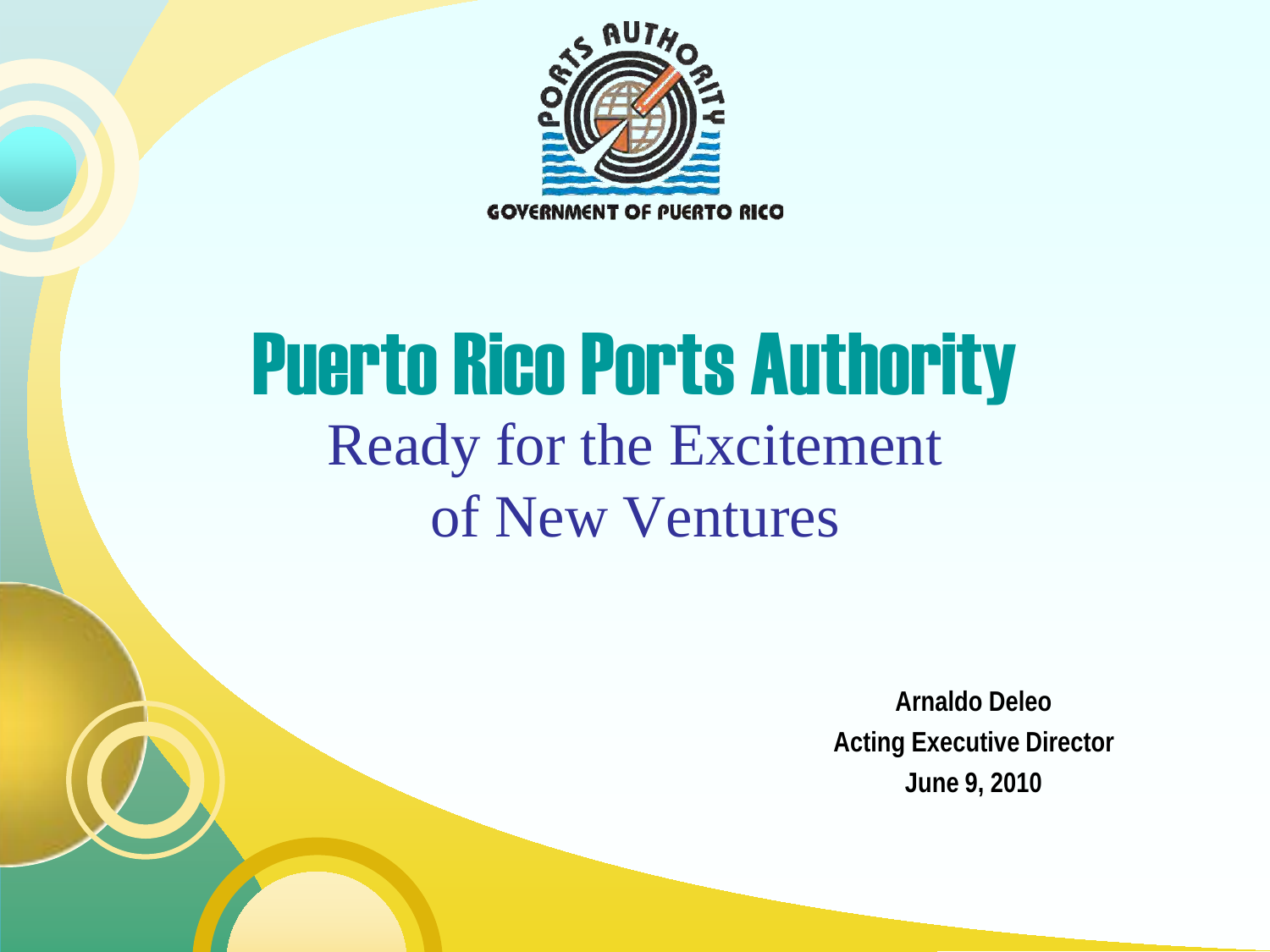### Puerto Rico Ports Authority (PRPA)

By means of Law 125 of May 7, 1942, as amended, the PRPA is the government agency empowered with all necessary rights to develop, own, upgrade, operate and manage Puerto Rico's air and maritime infrastructure in order to promote the economy and the well-being of its people.

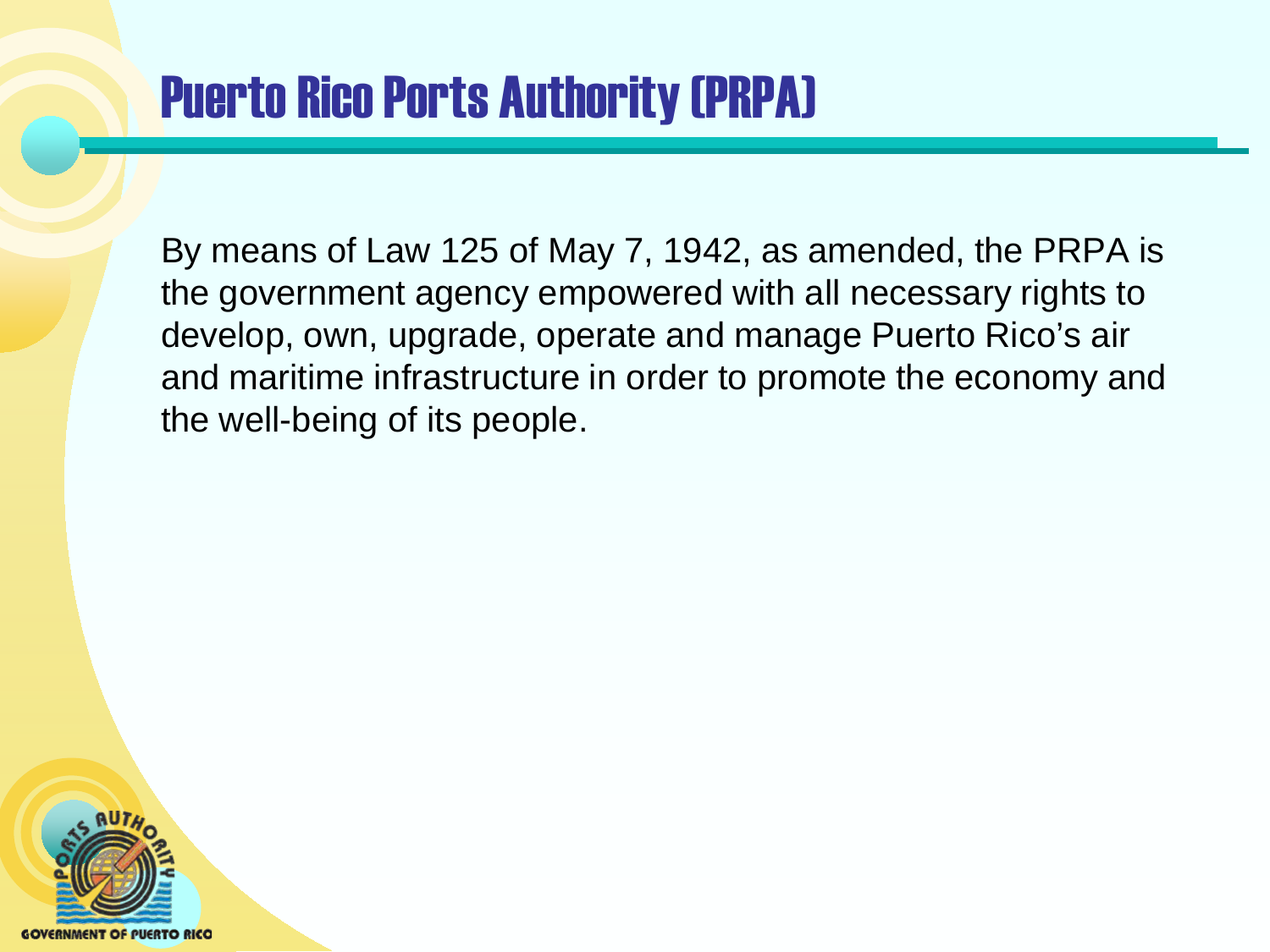### For Fiscal Year 2011





**GOVERNMENT OF PUERTO RICO**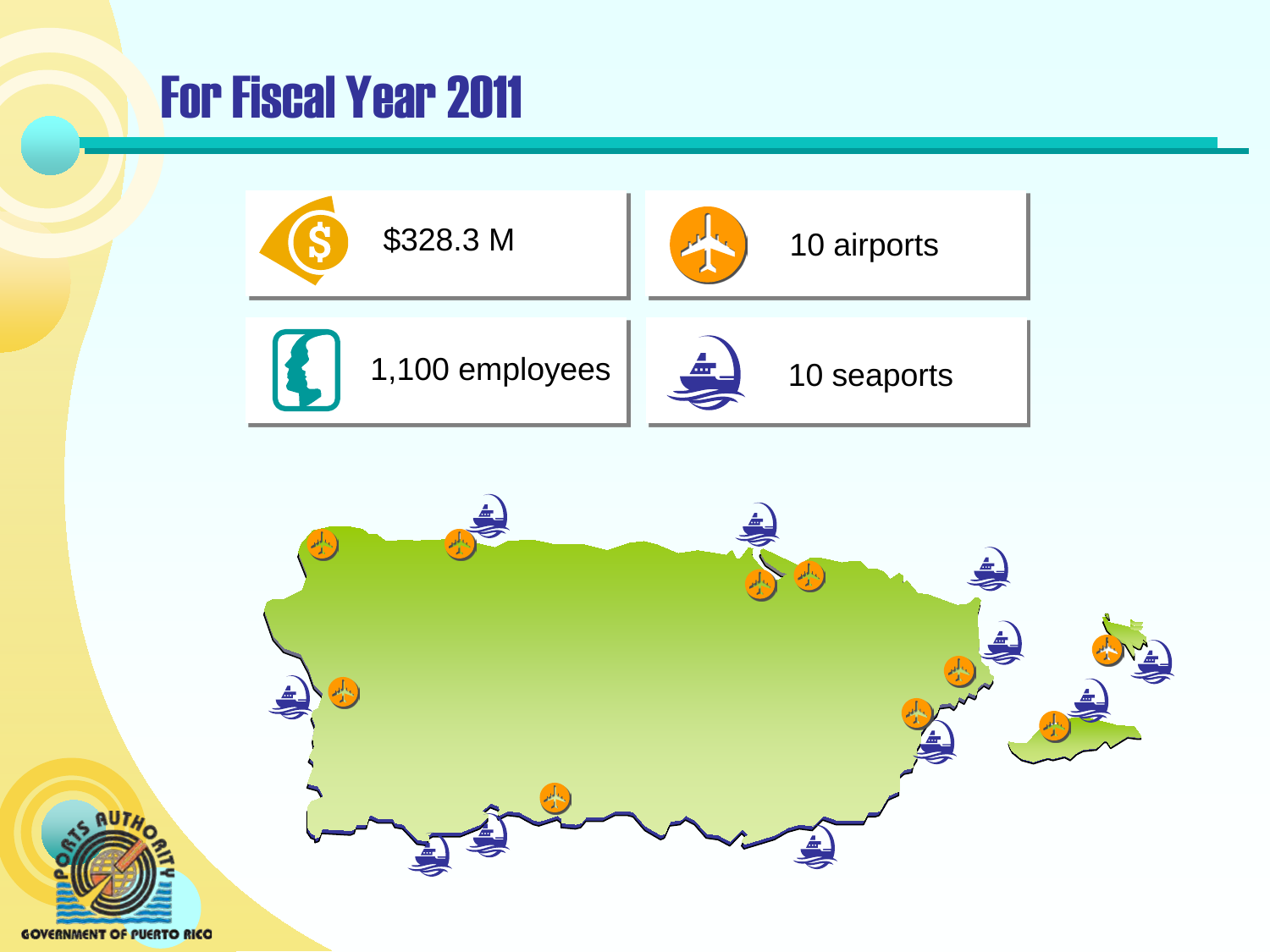

- To develop and promote Puerto Rico as a transportation center with world class air and maritime services in order to effectively compete in the international trade market.
- To promote capital income and the creation of new industries in Puerto Rico.
	- Create effective strategies to develop and expand commercial opportunities in port facilities
- To improve current financial situation and assure a long-term financial wellness.

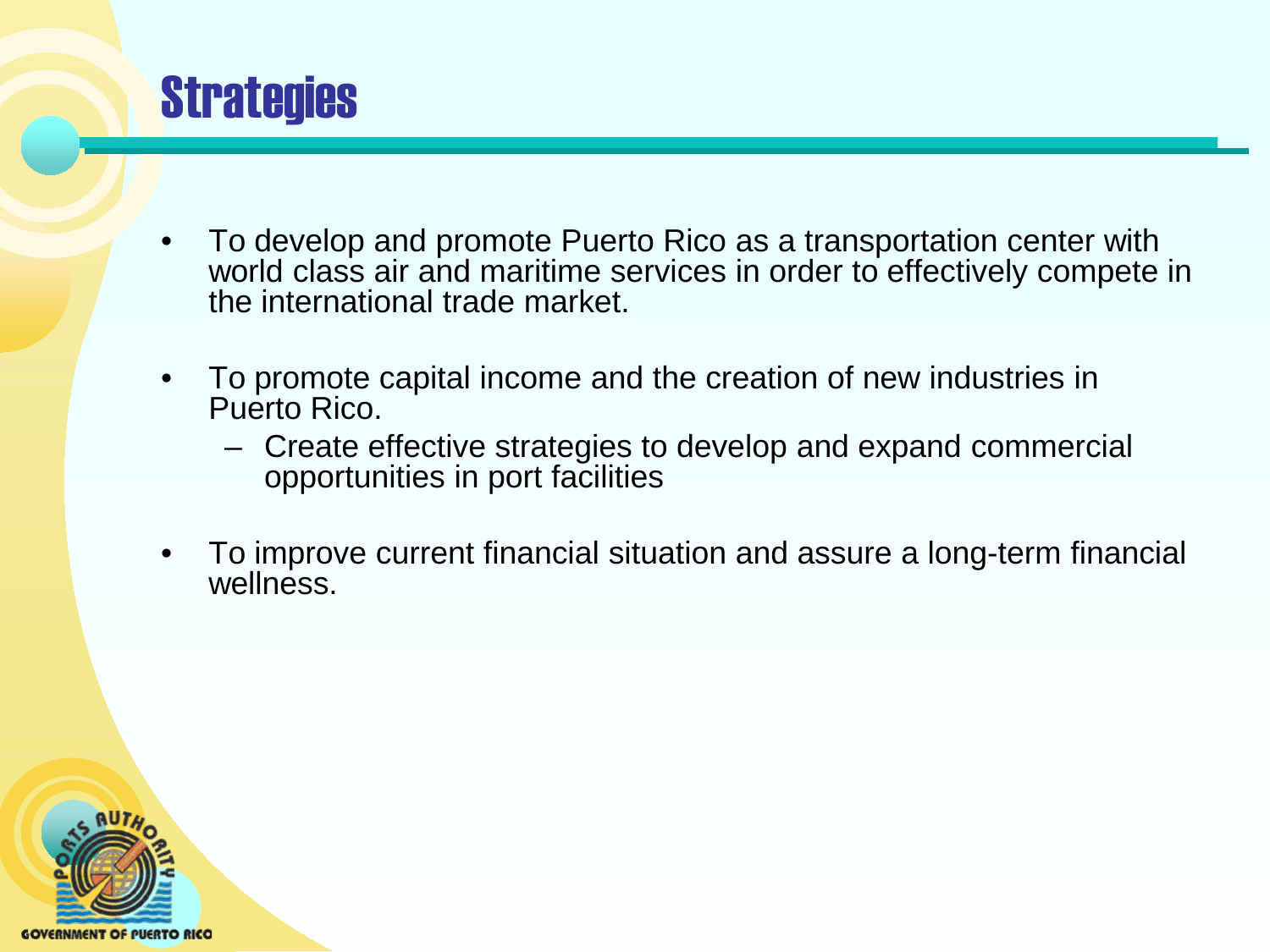### Aviation Bureau

- Responsible for the safe and efficient operation of all airport facilities in the Island: Luis Muñoz Marin International Airport, our biggest and busiest air facility, as well as 9 other regional airports.
- Main objectives:
	- Maintaining strict operation standards
	- Improving the quality of services rendered to passengers, airlines and concessionaries.
	- Ensures that all airport operations comply with federal and local government regulations.

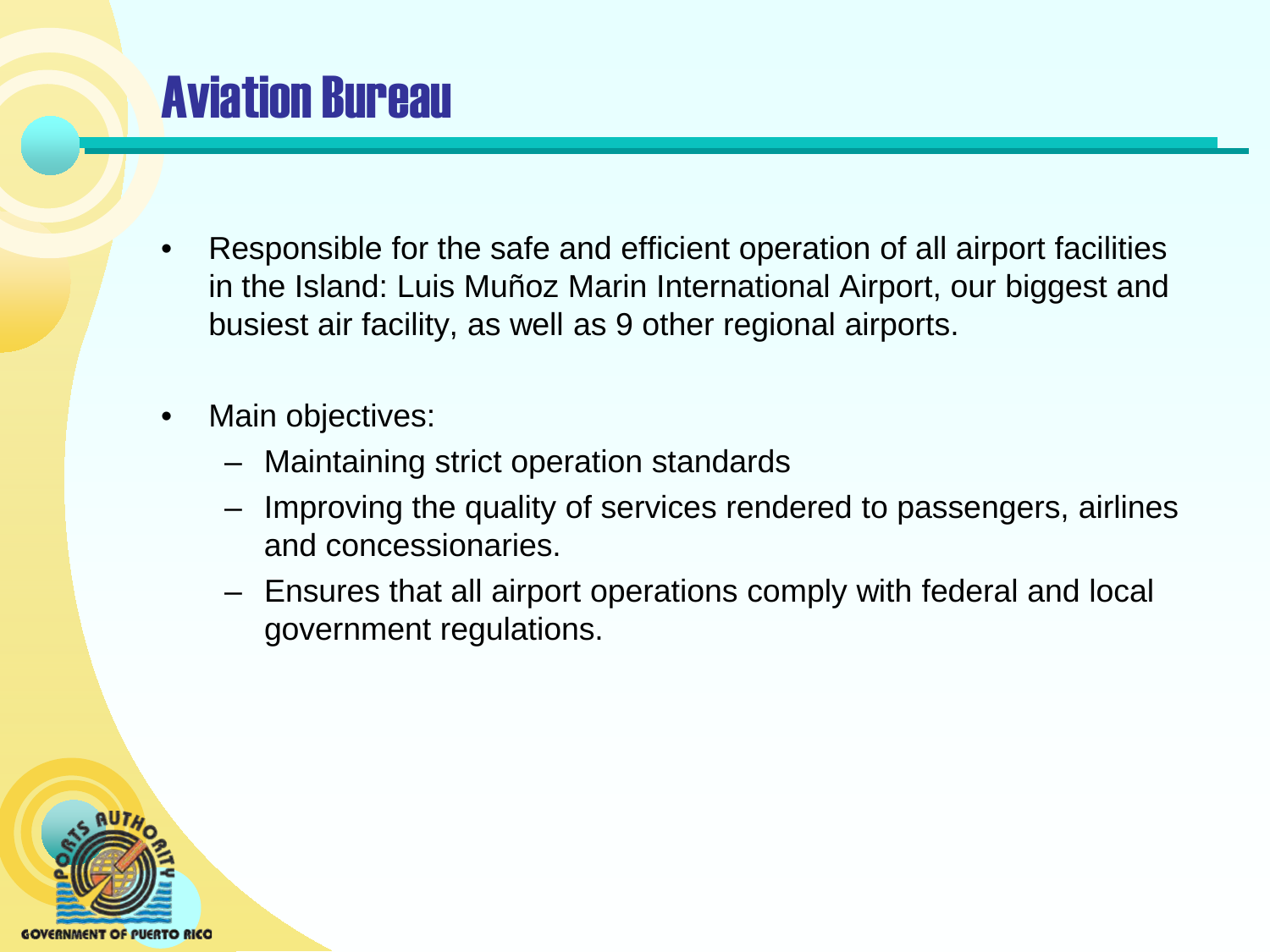### Airports Facilities



**GOVERNMENT OF PUERTO RICO**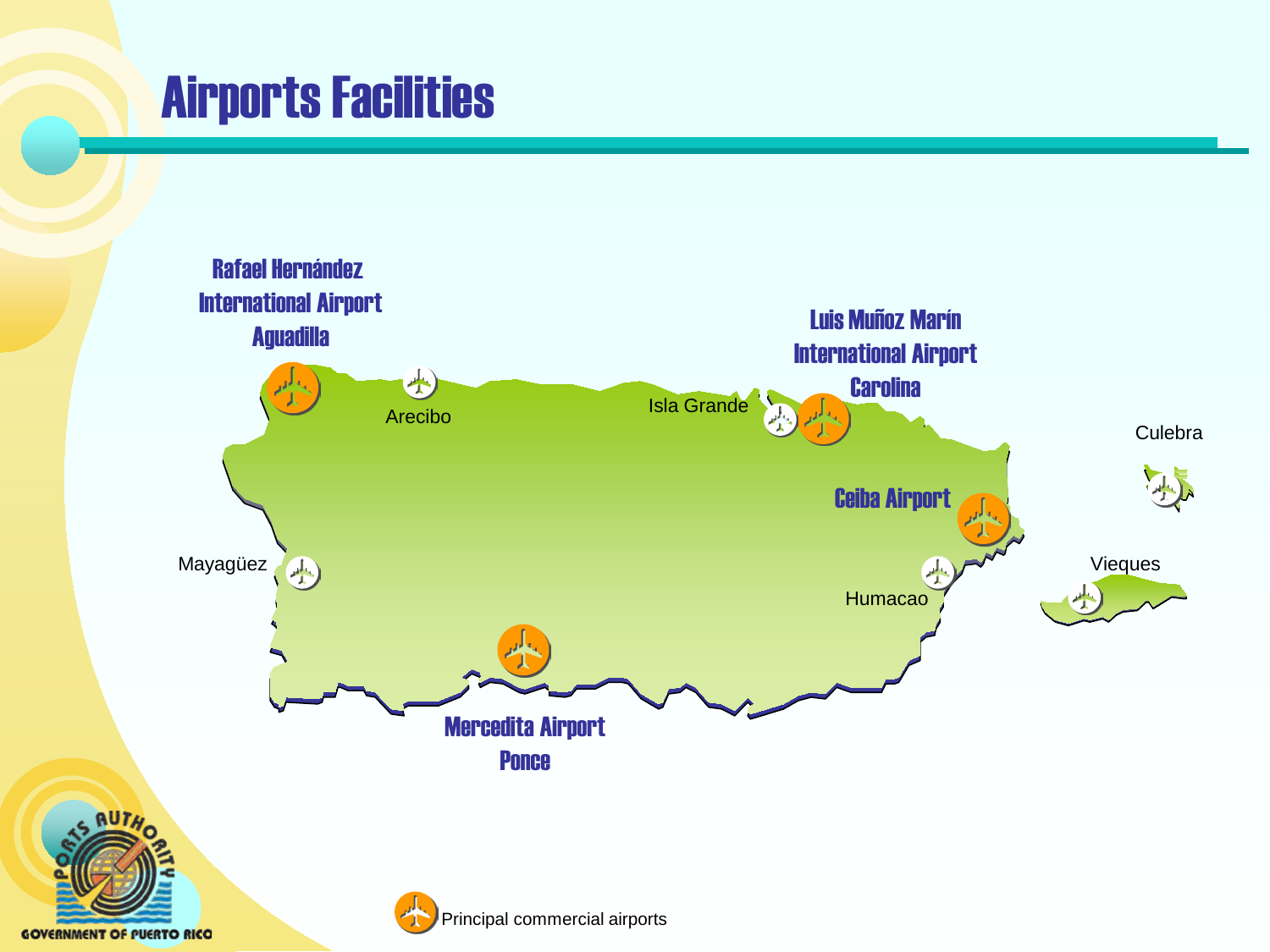## LMMIA Overview

**GOVERNMENT OF PUERTO RICO** 

| Objective         | • Long-term concession of the Luis Muñoz Marin International Airport ("LMM")<br>to a private developer for the operation, maintenance, facilities and<br>commercial development of the Airport (including parking and cargo facilities) |
|-------------------|-----------------------------------------------------------------------------------------------------------------------------------------------------------------------------------------------------------------------------------------|
| <b>Background</b> | • LMM is the main commercial airport in Puerto Rico with the largest number of<br>passengers and cargo activity in the Caribbean annually serving more than 8<br>million passengers and 445 million short tons of cargo                 |
|                   | • Owned by the Puerto Rico Ports Authority ("PRPA") under the administration<br>of an Executive Director and a Board of Directors                                                                                                       |
|                   | • On June 8, 2009, the Commonwealth of Puerto Rico (the "Commonwealth")<br>enacted legislation that authorized P3s for projects across multiple classes of<br>infrastructure                                                            |
| P3 Partnership    | • The LMM has been accepted into the FAA Pilot Program that would exempt<br>LMM and the private partners from:<br>مغمضيتم المعام والمتكيم المتمنعين يمنعن                                                                               |

- repayment of federal grants,
- return of property acquired with federal funds,
- and the use of proceeds from the airport's lease to be used exclusively for airport purposes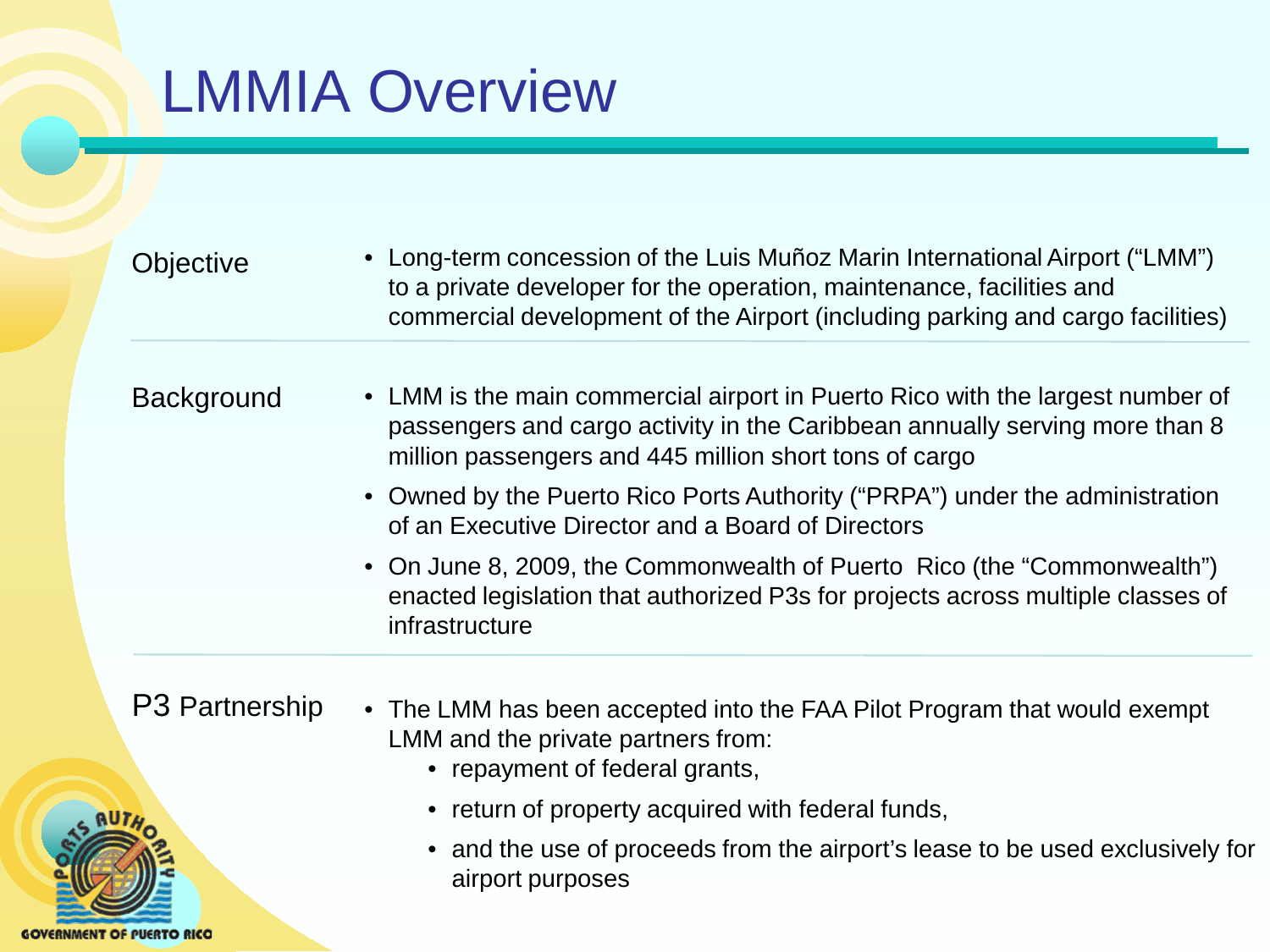### LMMIA Facilities

- One main terminal building with four concourses
- 36 gates of which 17 are used by American Airlines
- FY2009, there are 25 airlines serving LMMIA, as well as private charters and air taxis
- American Airlines and American Eagle represents approximately 45% of total enplanement
- More than 45 non stop destinations



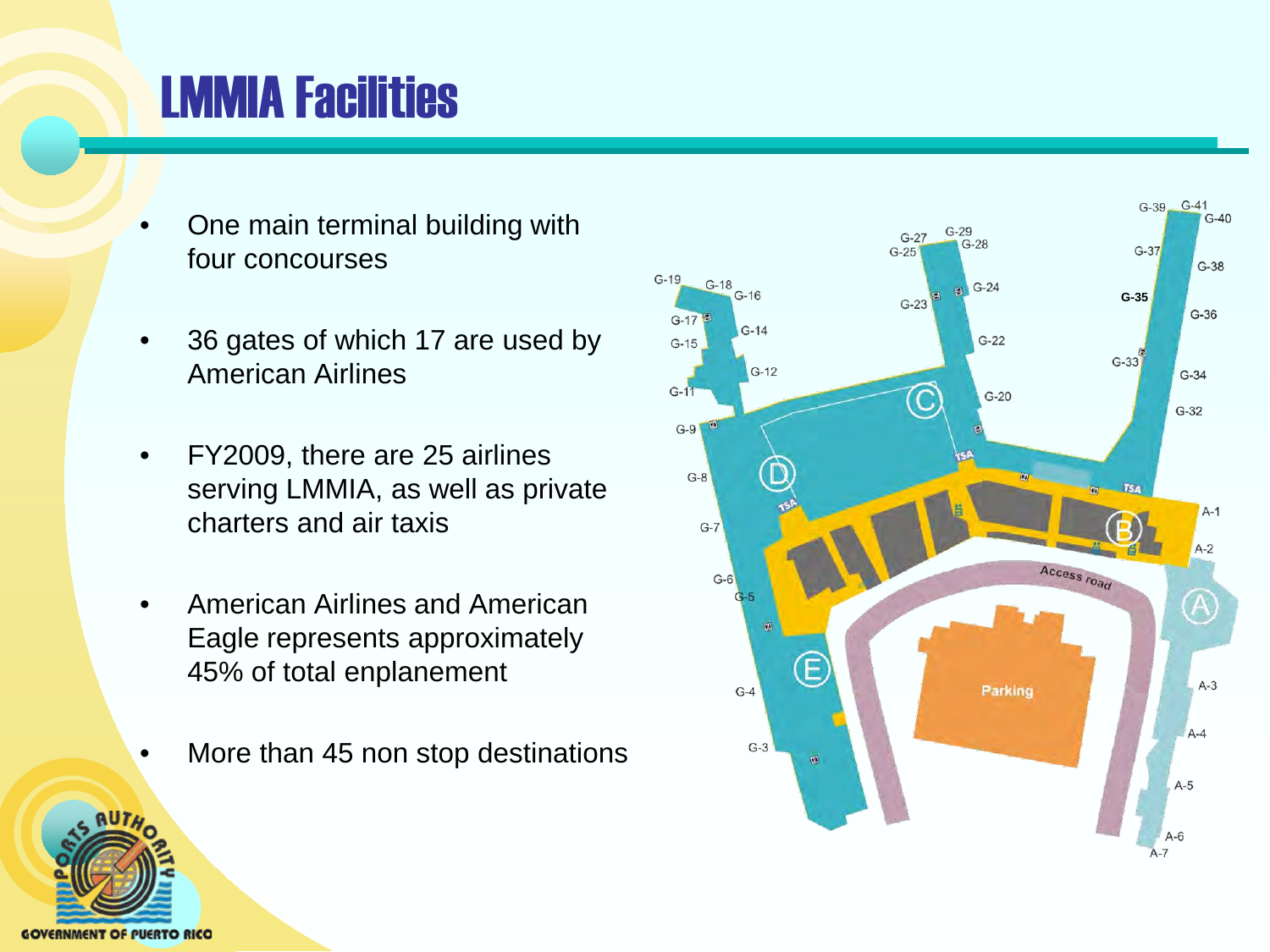### LMMIA New Terminal A



- Opening: late 2010
- Investment: \$134 M

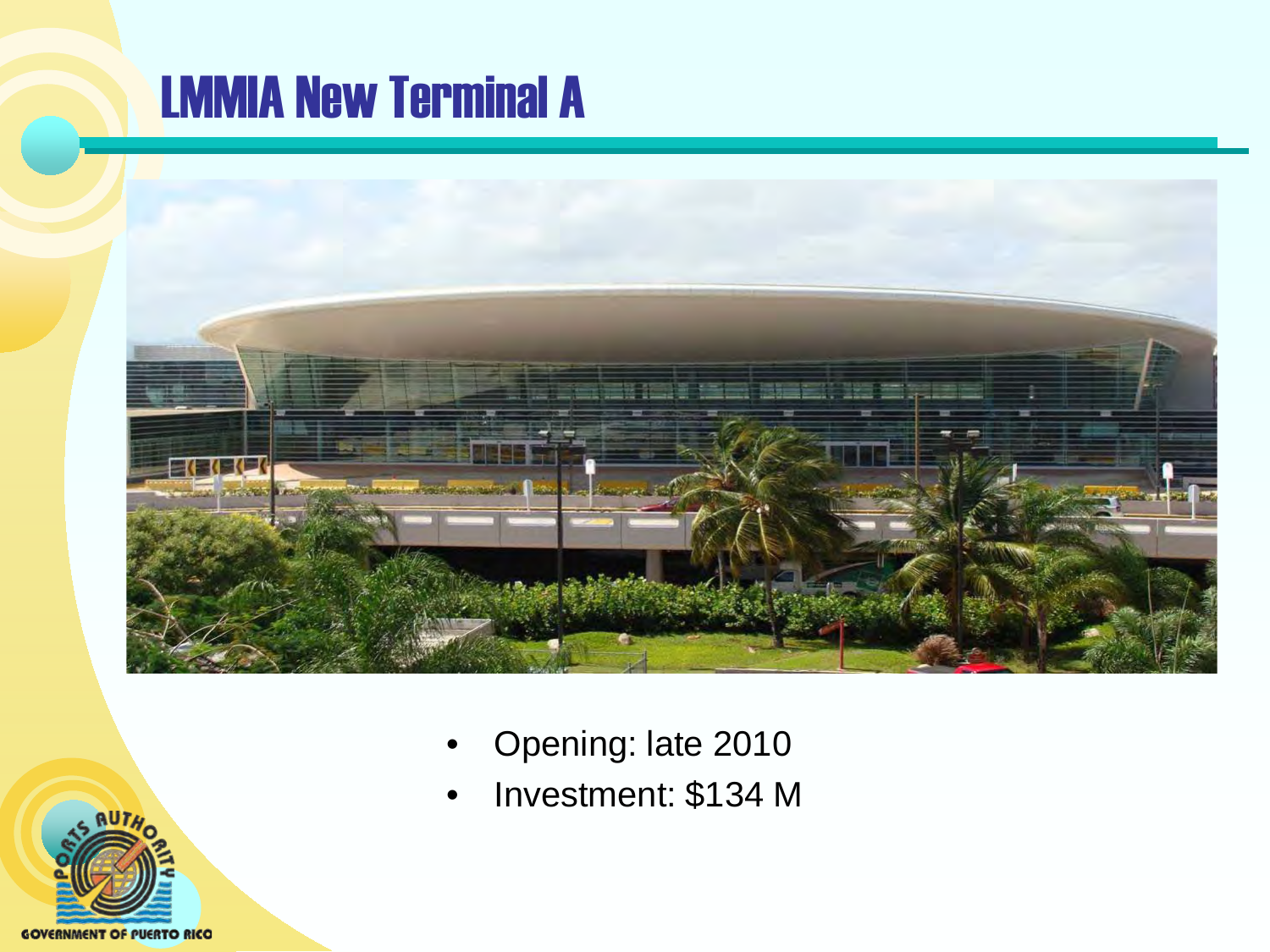### LMMIA New Terminal A

- Two level 226,000 square foot facility with a planned 50,000 square foot expansion capability.
- Designed to accommodate group passenger traffic typical of the cruise ship industry and other varied charter operations as might be associated with the new convention center, sports coliseum, or other large scale tourism ventures.
- Can accommodate a varied fleet mix of narrow and wide body aircraft on its five contact gates including one super wide body B747 capable position.
- State of the art mechanical, electrical, passenger processing, baggage inspection and security systems as well as aircraft support technologies have been incorporated in its design.
	- The new terminal will serve expanded Delta and US Airways operations at the airport

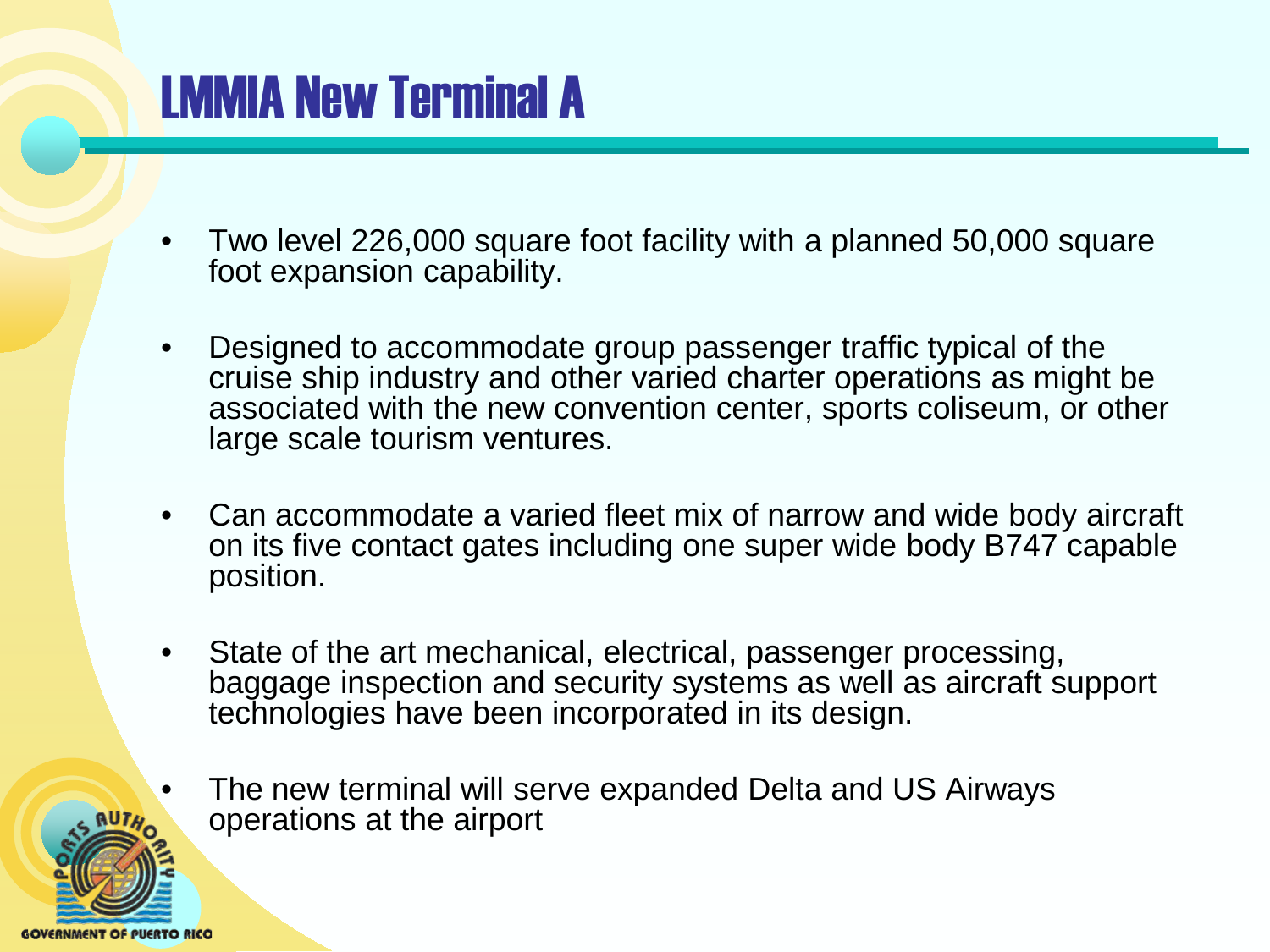### LMMIA Area



- Located on about 1,600 acres of land and approximately 6 miles east of downtown San Juan in the Carolina region
- Offers rapid access to San Juan through the Teodoro Moscoso Bridge

#### San Juan

- With a population of over 400,000, San Juan is the island's financial, cultural and tourism center (1)
- The Greater San Juan Metropolitan Area is home to about 2 million people and represents half of Puerto Rico's population  $(2)$

#### Puerto Rico

- Population: 4.0 million
- GDP: \$77.4 billion (\$19,600 per capita)
- U.S. territory
- (1) U.S. Census Bureau: 2000 Census
- (2) Puerto Rico Tourism Company 2007

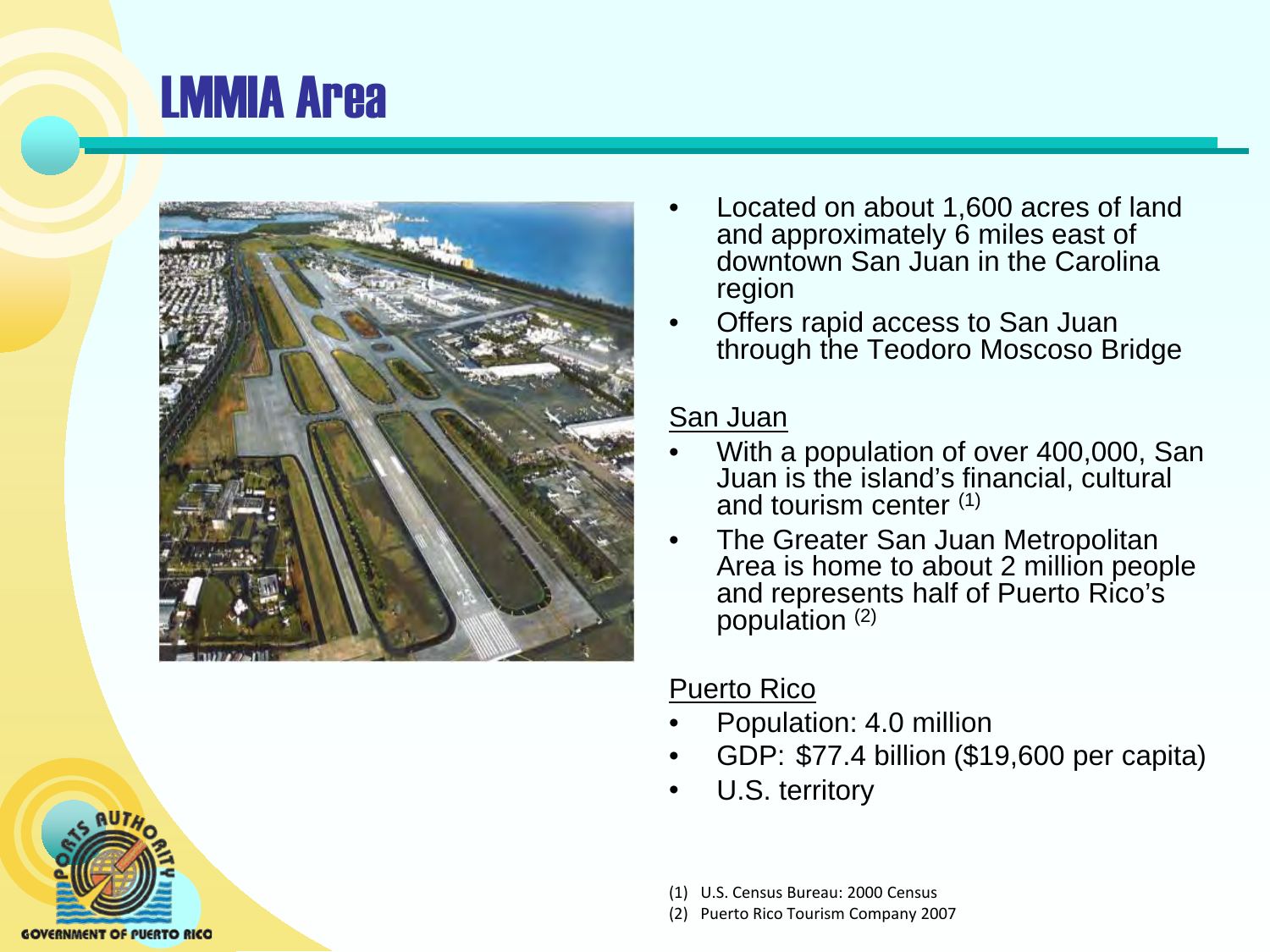### Maritime Facilities



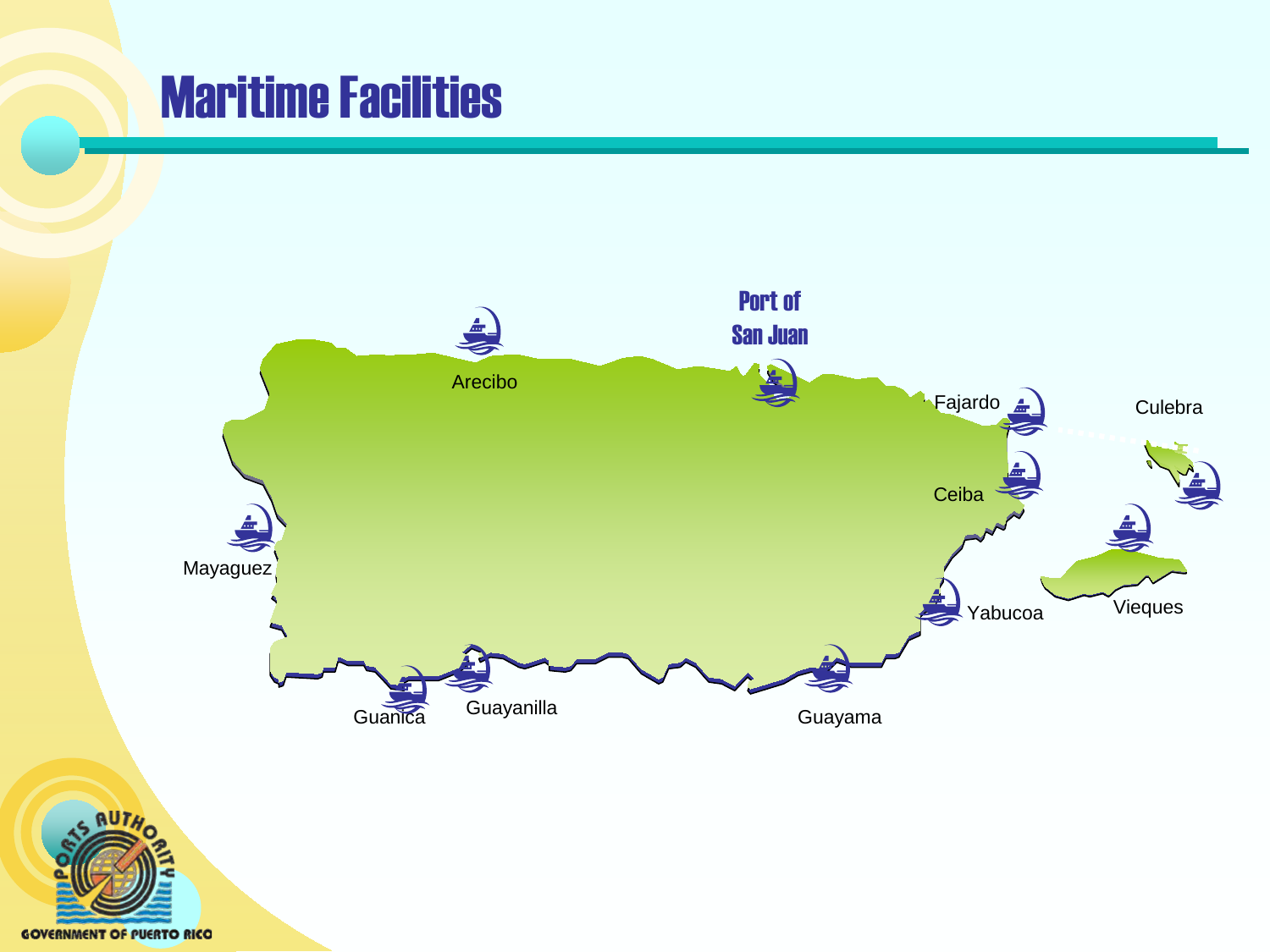### Port of San Juan



- Ranks as one of the best cruise ship destinations in the world. Mega cruise ships visited San Juan during fiscal year 2009, making 470 trips, transporting 1,236,121 passengers.
- GOVERNMENT OF PUERTO RICO
- At present, the Port of San Juan can accommodate eight (8) cruise ships simultaneously.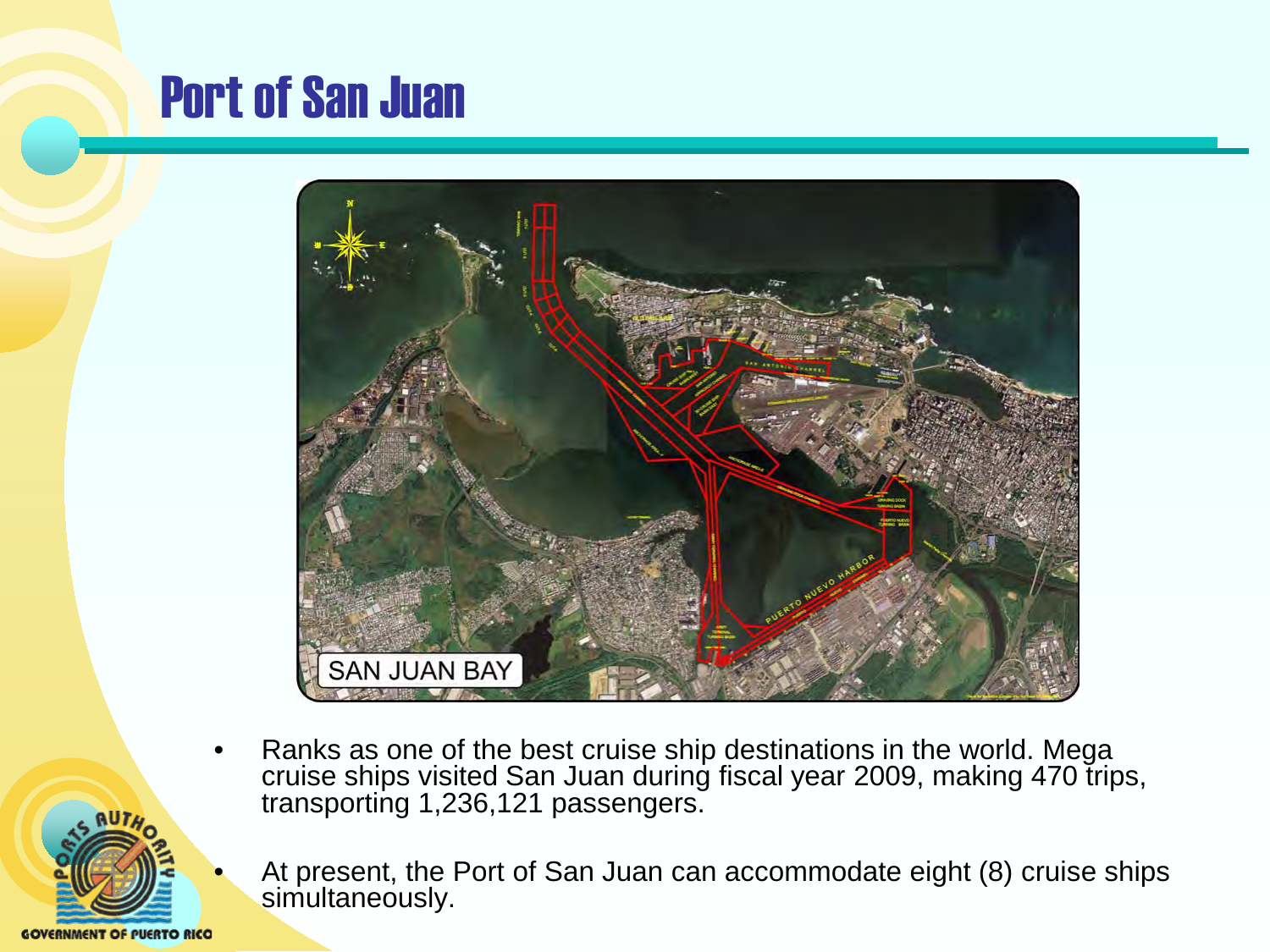### Port of San Juan

- Protected bay, with one 42 foot deep entry channel (Bar channel). Other navigable channels are: the 36 feet deep ''graving dock''; the 36 feet deep Puerto Nuevo channel; and the 32 feet deep Sabana access channel.
- 22,700 feet docking space (34 piers and 46 docks)
- 1,100,000 square feet of storage space
- 1,500,000 square feet of open spaces



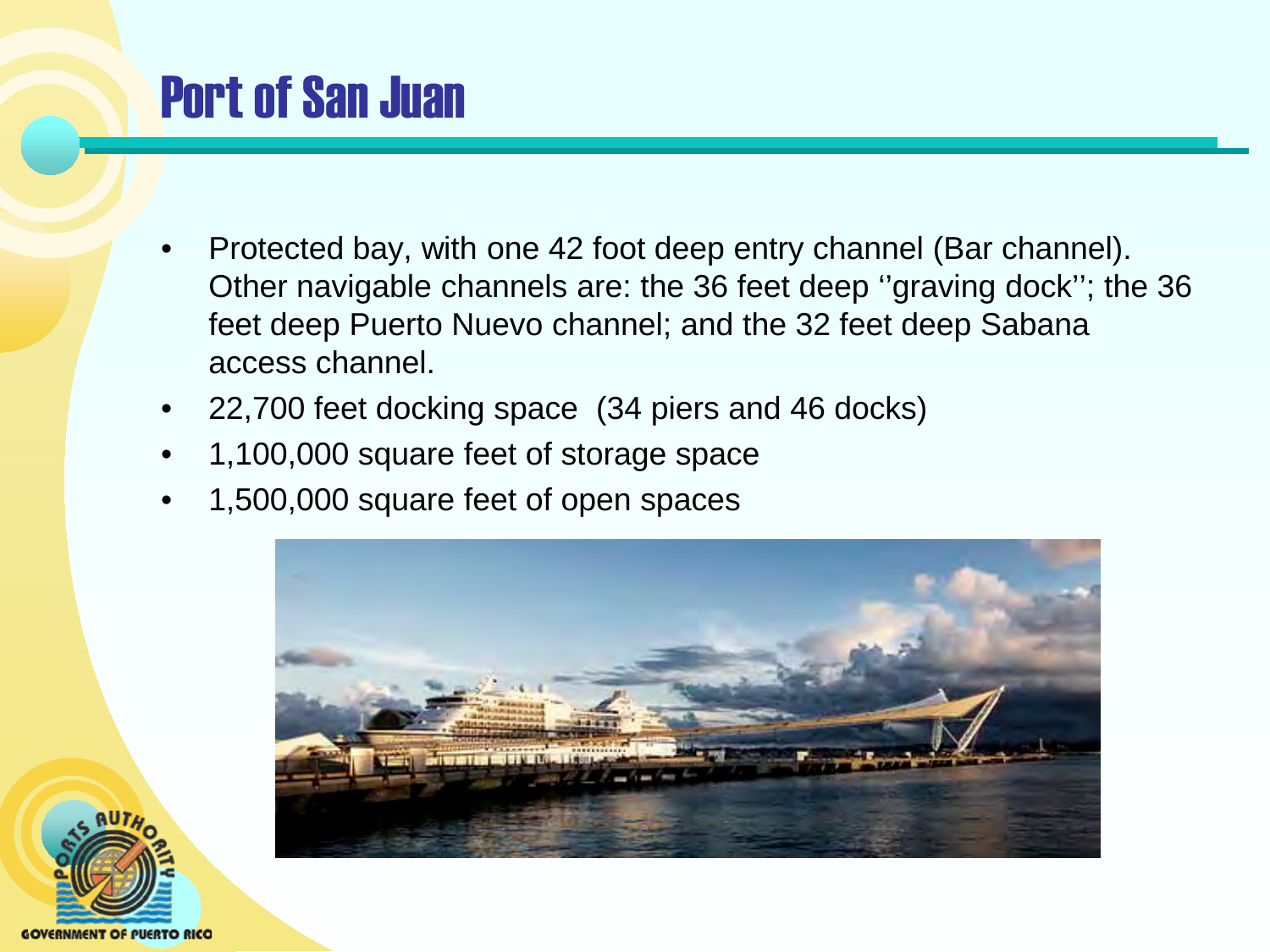## Port of San Juan-Tourism Piers

- Pier 1
	- Passenger terminal and facilities accommodates 2 cruiseship simultaneously.
	- 770 ft. long
	- elevators and escalators, parking and commercials spaces
- Pier 3
	- accommodates 2 cruiseship simultaneously
	- 1,102 ft. long
- Pier 4
	- accommodates 2 cruises ships simultaneously
	- 1,196 ft. long
	- Commercial spaces
- Frontier Pier
	- tourism and cargo operations
	- 900 ft. long



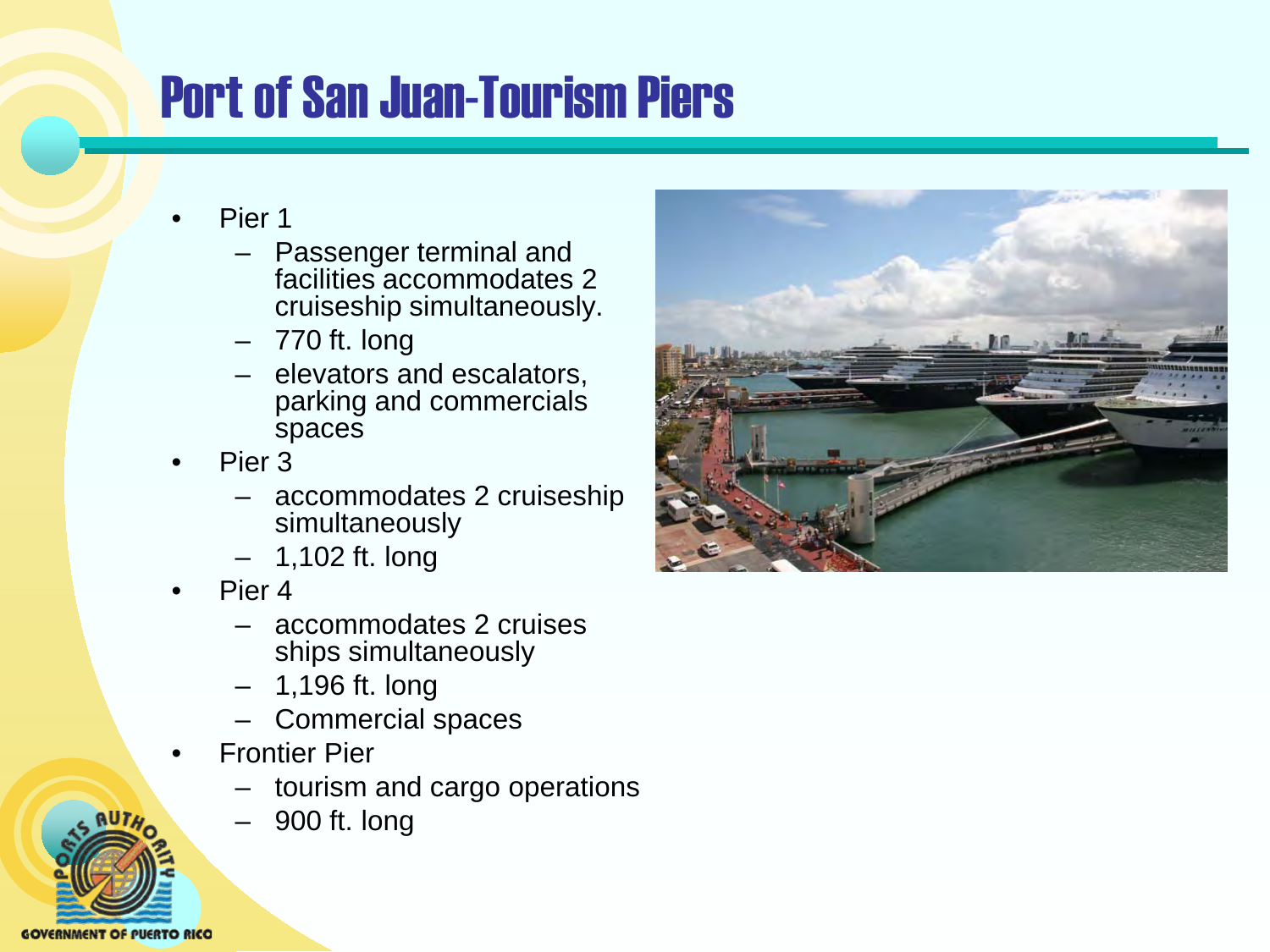### Port of San Juan Tourism Piers

- Panamerican Dock I & II
	- Two (2) passenger terminals and facilities
	- accommodates 2 cruisesship simultaneously
	- Panamerican I 1,200 ft long
	- Panamerican II 1,100 ft. long
	- Elevators, escalators, parking and commercial spaces



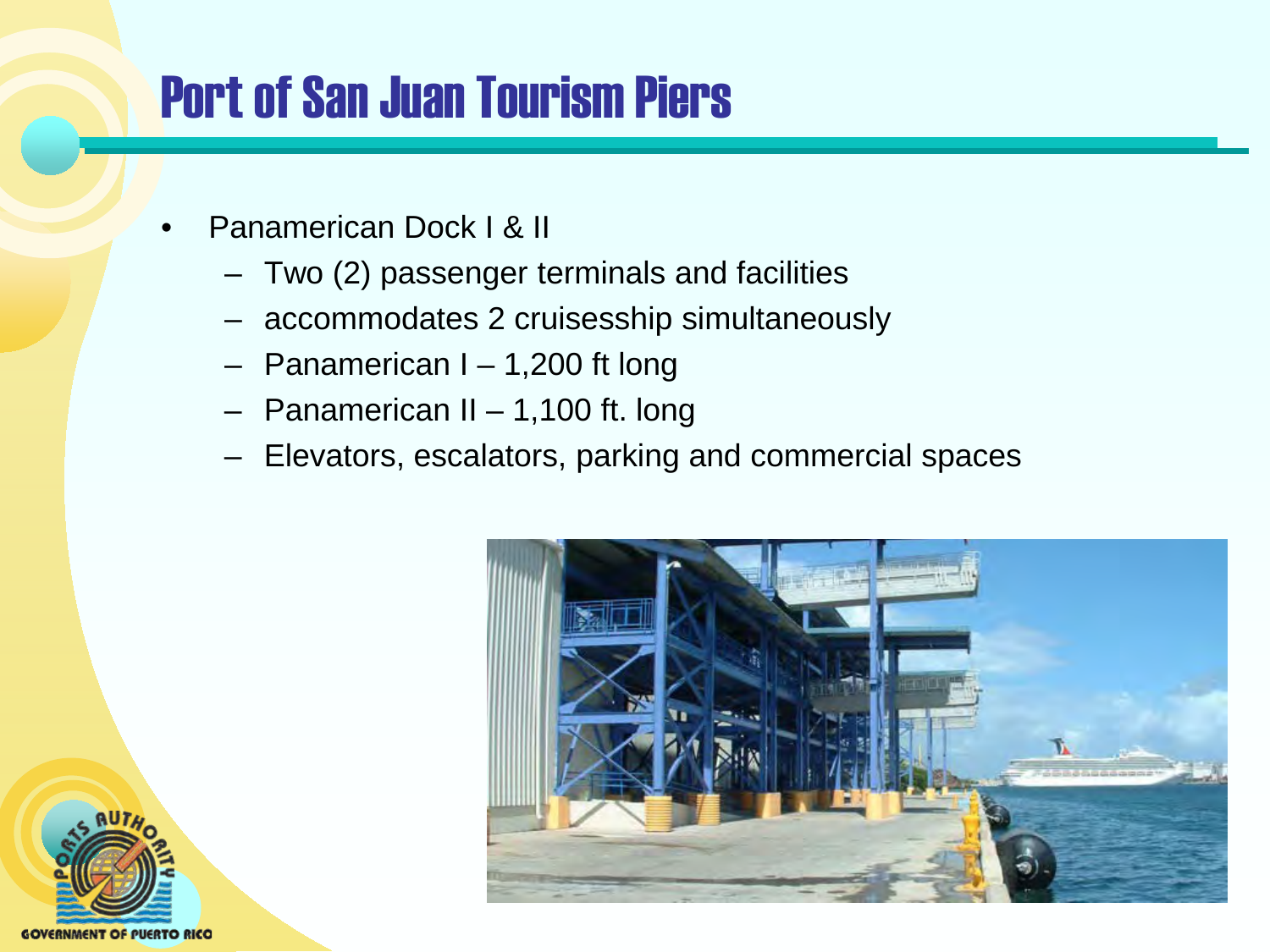### Port of San Juan Cargo Facilities

- 108 acres for container storage & handling
- Cargo operations activities rank San Juan as number one within the Caribbean Basin and one of the largest centers for commercial exchange in the United States.
- In its North American Port Container traffic 2009, the American Association of Port Authorities (AAPA) ranks the Port of San Juan in a ninth  $(9<sup>th</sup>)$  position.

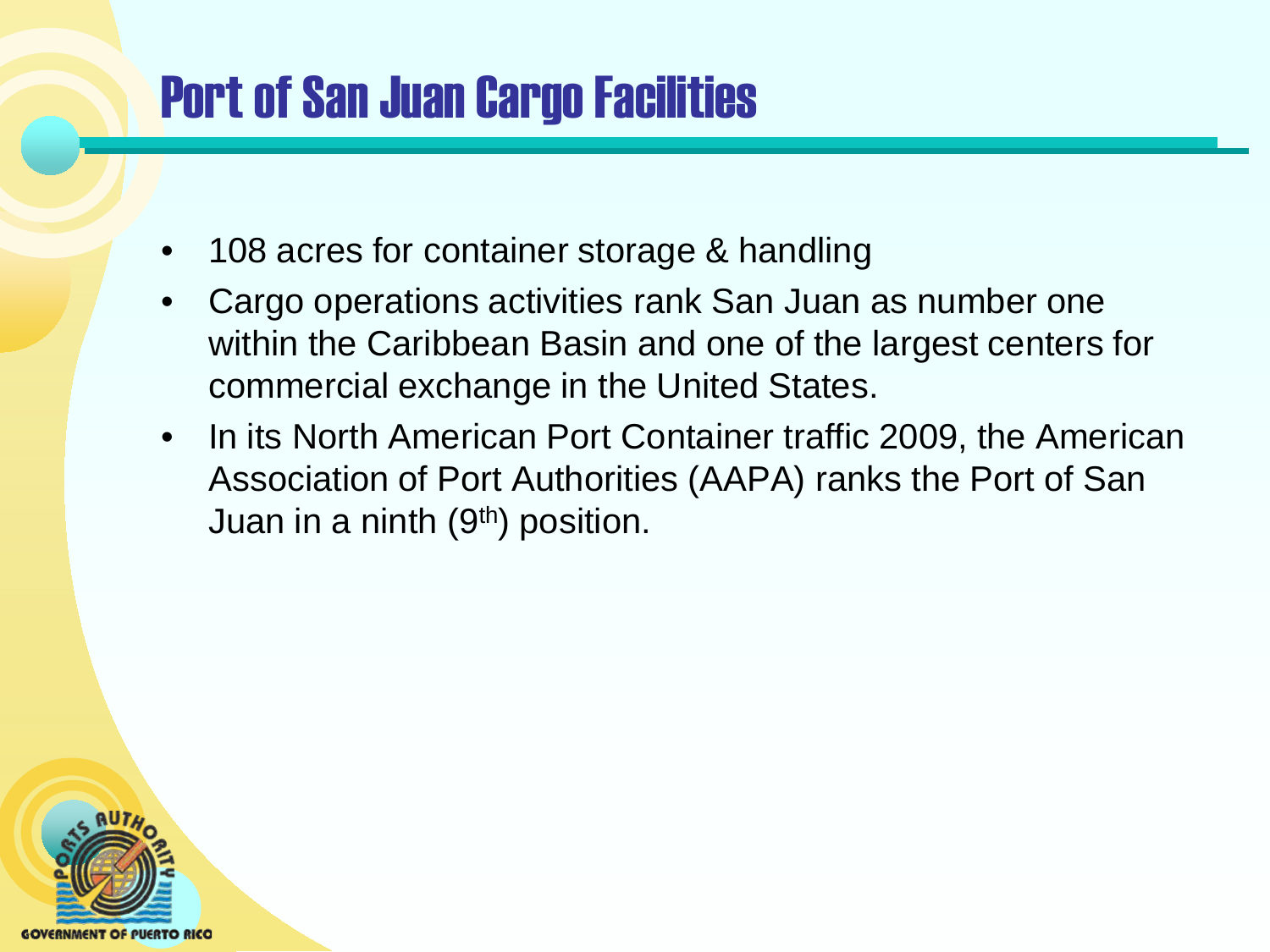### Port of San Juan Cargo Piers

- Pier 8
	- Three (3) wharves 210,000 sq ft. each
- Pier 9
	- Three (3) wharves 173,738 sq ft. each
- Pier 10
	- Wharf for small ships
- Wharf 11
	- 580 ft. long
- Wharf 12
	- 550 ft. long
- Wharf 13
	- 83,000 Sq ft.
- Wharf 14
	- 446 ft. long



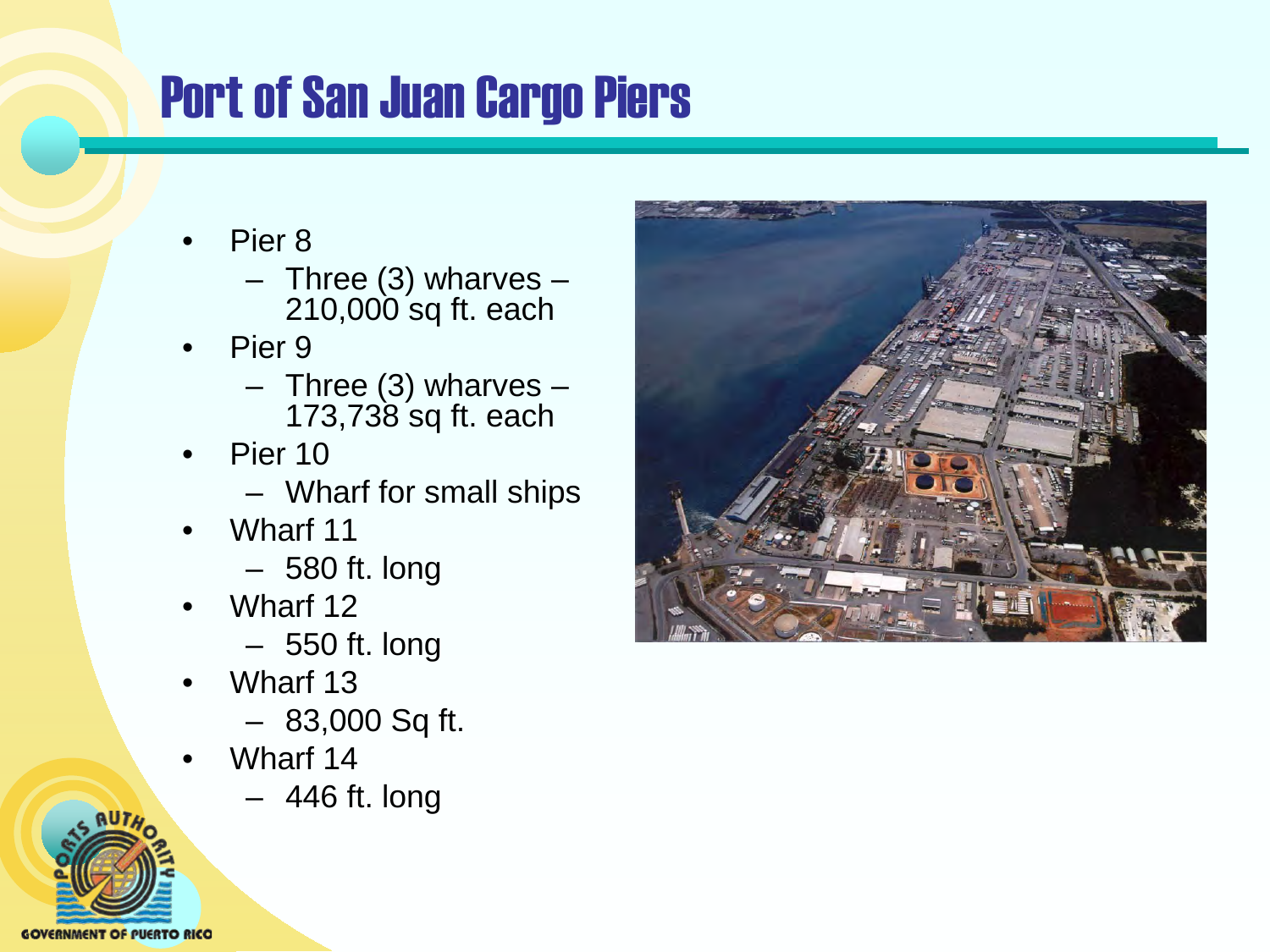## Port of San Juan Cargo Piers-Puerto Nuevo

- Includes wharf A through Berth O, "Army Terminal" facilities and Cataño Pier
- Handle 90 % of Puerto Rico's commercial activities